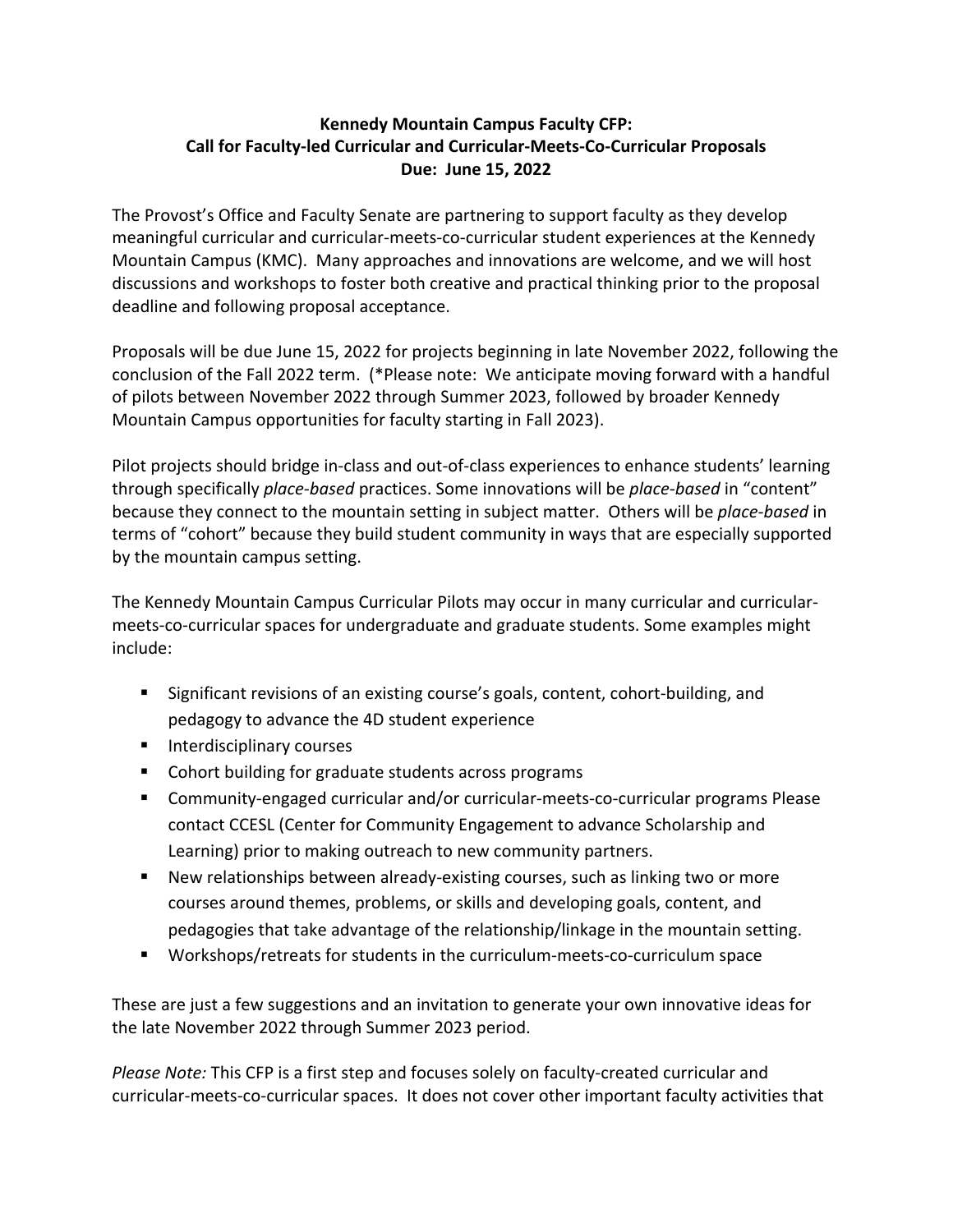we will address in the future, such as research, including PiNS (Partners in Scholarship), conferences and retreats (internal or external), and any projects or activities not involving students.

## **Elements of the Proposal**

- 1. A project title and 50-word (or fewer) abstract.
- 2. Contact information for all involved in the proposal.
- 3. A narrative of no more than 1000 words explaining the project and addressing the evaluative criteria.
- 4. The duration of the Mountain Campus excursion (day trip, overnight, immersive, multiple visits)
- 5. A timeline for various steps needed to complete the project.
- 6. A tentative budget, with rationale.

Please submit complete proposals as a single document email attachment by **6/15/2022** to provost@du.edu.

## **Evaluative Criteria**

- How well is the Mountain Campus integrated into this proposal? How is this experience "place based"—in terms of course content or cohort-building—and why could the learning outcomes not be the same at the Denver campus?
- How well does the proposal build students' critical reflection skills and enable them to integrate their learning and experiences?
- What are the potential impacts and reach of the project? (How many students might it reach? How might it be scalable? How might it cross campus units or provide a model for other initiatives, departments, or units?)
- When would the project be implemented and what KMC resources would be needed when?
- What kind of support would be required for this experience?

Representatives from the Academic Planning Committee, Student Relations Committee, and Academic Affairs will evaluate proposals. The review process will include chairs and directors as relevant.

# **Opportunities to Learn More**

### **Discovery at Elevation: A Mountain Campus Curricular Incubator for Faculty (May 13, 2022, 1:30-3 p.m. by Zoom)**

Faculty are invited for a pre-proposal Zoom event to discuss and develop curricular ideas for the Mountain Campus. The workshop will feature prompts and activities to help faculty refine ideas